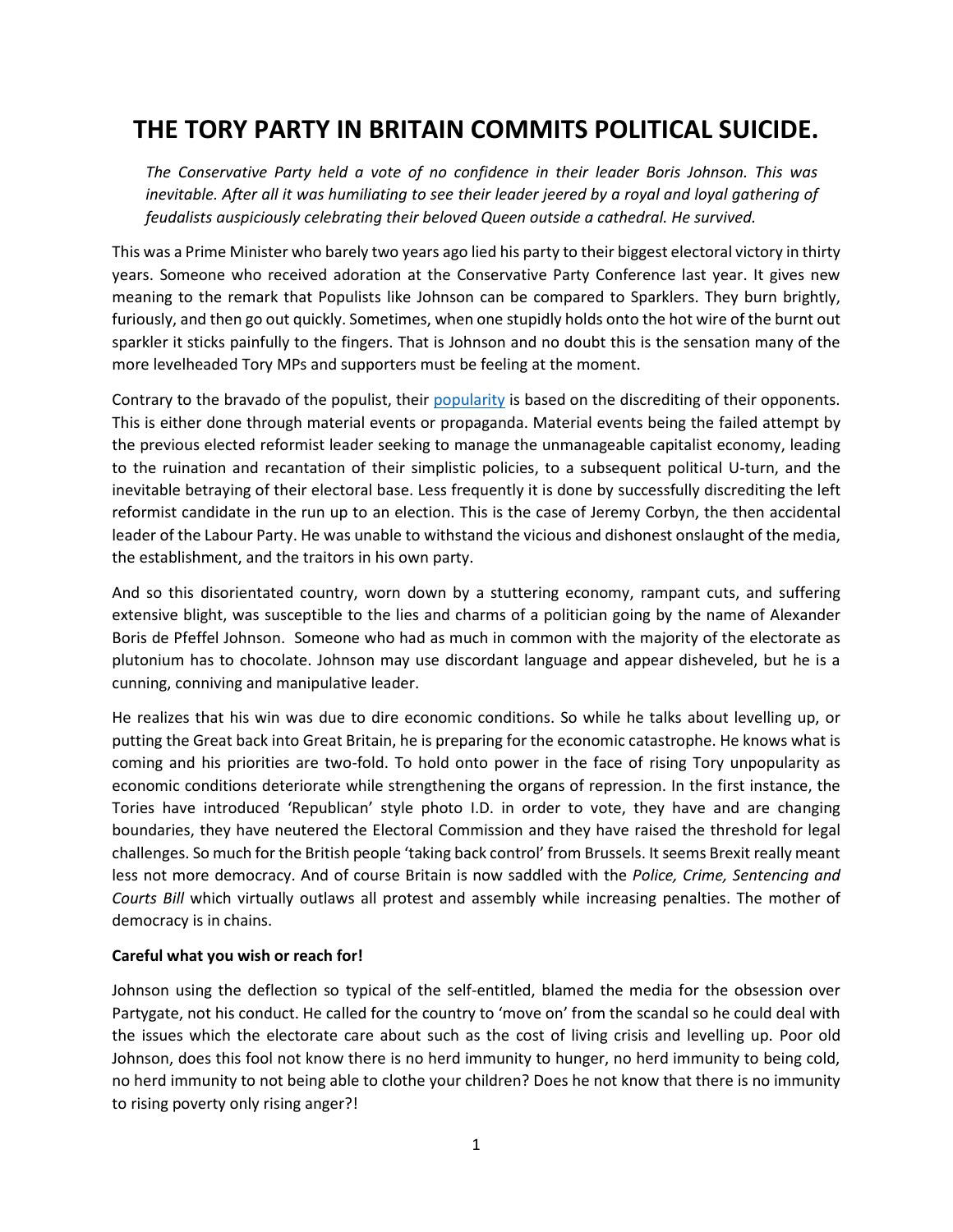Johnson may brag about his successes, particularly the success of the vaccination programs but actually countries with lower vaccination rates like South Africa during the Omicron spread, fared far better. In the end it was infection induced immunity wot did it, not the hyped vaccinations[. Study after study](https://healthcare-in-europe.com/en/news/is-a-natural-covid-19-infection-better-than-vaccination-its-complicated.html) on the immune responses and the durability to these responses proves this to be the case. Of course Big Pharma and their huge advertising spend and clout is obscuring the whole debate.

Seems Johnson is so keen to move on, that he wants to move past the Public Enquiry into the government's response to the pandemic. In [May 2021 Johnson announced](https://www.bbc.co.uk/news/explainers-57085964) it would begin in the first half of 2022. A year later, in May 2021 Baroness Hallett, its chair, urged Johnson to approve the expanded terms of reference for the enquiry so she could proceed behind closed doors to gather up information. The enquiry cannot begin until Johnson has approved the new terms of reference which emerged from the consultation process. To date there is no evidence he has approved them. So with only a few weeks left in the first half of 2022, nothing. This means that the public hearing is unlikely to proceed before the middle of 2023 at the earliest.

In contrast the [Scottish Enquiry](https://www.hillingdontimes.co.uk/news/20164336.scottish-covid-inquiry-launches-publicly-website-setting-aims/) publicly launched on the 25<sup>th</sup> May.

#### **Inflation is both a fraud on the working class as well as a tax.**

Johnson and his Tory ministers crowed about the £15 billion in support for hard working families to help them with their energy bills. More likely they were forced into this handout by M.I.5 and Special Branch who had warned them there would be riots and blood spilt on the streets if they did not do something. Parents do not take kindly to seeing their children going hungry.

So how does this £15 billion handout, which brings total support to £37 billion, compare with total government spending and taxation. Looking first at benefit claimants. Claimants suffered a three year benefit freeze amounting to a cumulative loss of £800 p.a. before 2020. This was temporarily reversed by the £20 p.w. hike in benefits during the pandemic now taken away and sorely missed. Then there is inflation. The inflation rate is not a one size fits all, though it is presented as such. The poorer sections of society tend to suffer higher rates of inflation especially now that food and energy bills are soaring. Unite [the Union](https://www.unitetheunion.org/news-events/news/2022/may/inflation-restrain-boardroom-greed-not-workers-pay-says-unite-boss/) has compiled a more representative rate which at 11.1% is currently 8% more than the 3.1% increase in benefits from April.

It is difficult to project inflation rates now that the world economy is diving into recession. But for the purposes of this article a recurring 10% rate of inflation for 2022 will be used. Sitting 7.1% above the increase in benefits this adds up to a loss of £1,633 for a family living on £23,000 (the maximum benefit cap). So the total loss including the previous loss of £1,840 in benefits (£800 loss due to freeze plus loss of £20 p.w. which covered 2021 inflation) and the loss this year of £1,633 amounts to £3,473. However, these families will only receive back £1,195 from the £37 billion handout as the graph taken from the left of center [Resolution Foundation](https://www.resolutionfoundation.org/publications/back-on-target/) below shows. "*Because 2022-23 has also seen major tax rises for higher income households, the effect of all tax and benefit policies coming into play this year is highly progressive: households in the bottom quintile will gain on average £1,195, compared to £799 for households in the middle quintile, while the top quintile on average loses £456."*

Thus despite this largesse, claimants will be £2,278 worse off this year compared to 2017. They will have suffered a cumulative fall of 10% in their standard of existence. Life already hellish, will become unbearable.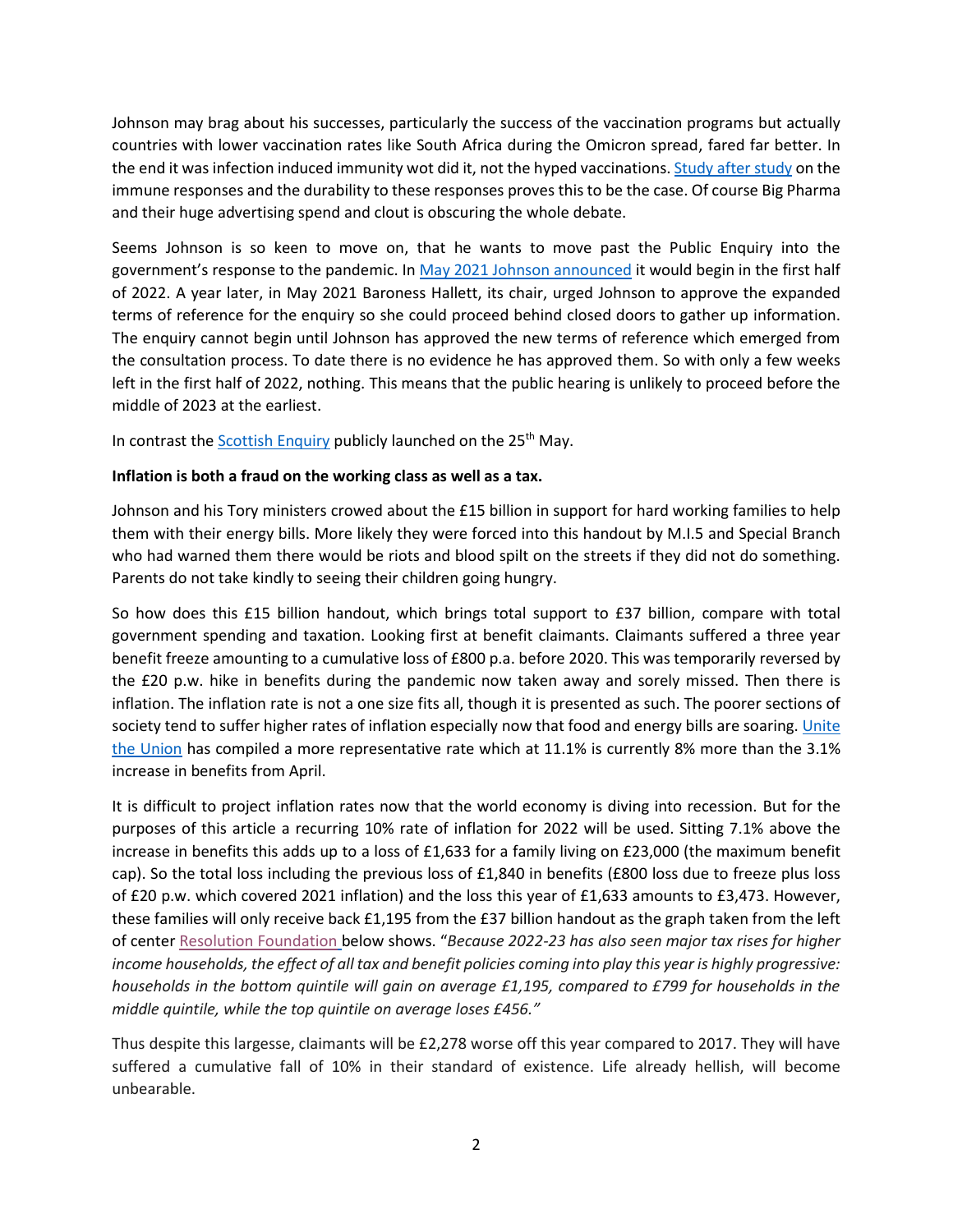#### **Graph 1.**



For those in work median pay rose by 5.6% in the year up to April or to £24,912. Average forward looking pay deals in April excluding bonuses amounted to 4%. This leaves a 6% inflation induced gap in real pay. According to the above graph, column 10, median earners will receive on average £799 in support after adjusting for tax. This compares to the loss of earnings due to inflation of £1495 meaning they are £696 worse off. Then there is £80 in [extra council tax](https://www.ecnmy.org/engage/uk-council-tax-bills-going-80-ish/#:~:text=But%20while%20the%20national%20government%20has%20promises%20to,East%20will%20now%20pay%20around%20%C2%A31%2C884%20a%20year.) plus rent increases bringing the total loss to a minimum of £776, which is double the [IFS](https://ifs.org.uk/uploads/Spring-Statement-2022-Incomes-and-measures-FINAL.pdf) figure of £360 because the IFS uses a lower inflation rate. The £776 loss yields a minimum 3% fall in the standard of living this year for the median worker provided they received a 4% pay rise.

The fall in living standards compiled by the IFS is shown in Graph 2 below. It is steeper than in 2010 and the steepest since 1977.

Then there is the issue of taxes. The £37 billion in handouts represents 1.5% of current GDP. Britain is already suffering the highest rate of taxation since the 1960s. However, the one tax that is often forgotten, and not included in tax rise calculations, but the one which hurts the unemployed, the lowest paid and pensioners the most, is sales tax especially VAT. (See Graph 3.) VAT for the year is expected to be around £180 billion on present trends. The higher inflation rises, the more VAT the government collects. For every 10 percent rise in prices, the government collects an additional 1.67% in VAT. In monetary terms, this amounts to an increase of £29 billion this year. This almost covers the entire £37 billion hand out.

Inflation always reduces debts including government debt. So despite the UK economy contracting in real terms, because of high inflation, nominal GDP continues to grow, and it is this inflated GDP which erodes debt. In reality, inflation makes workers pay off the debts incurred by others.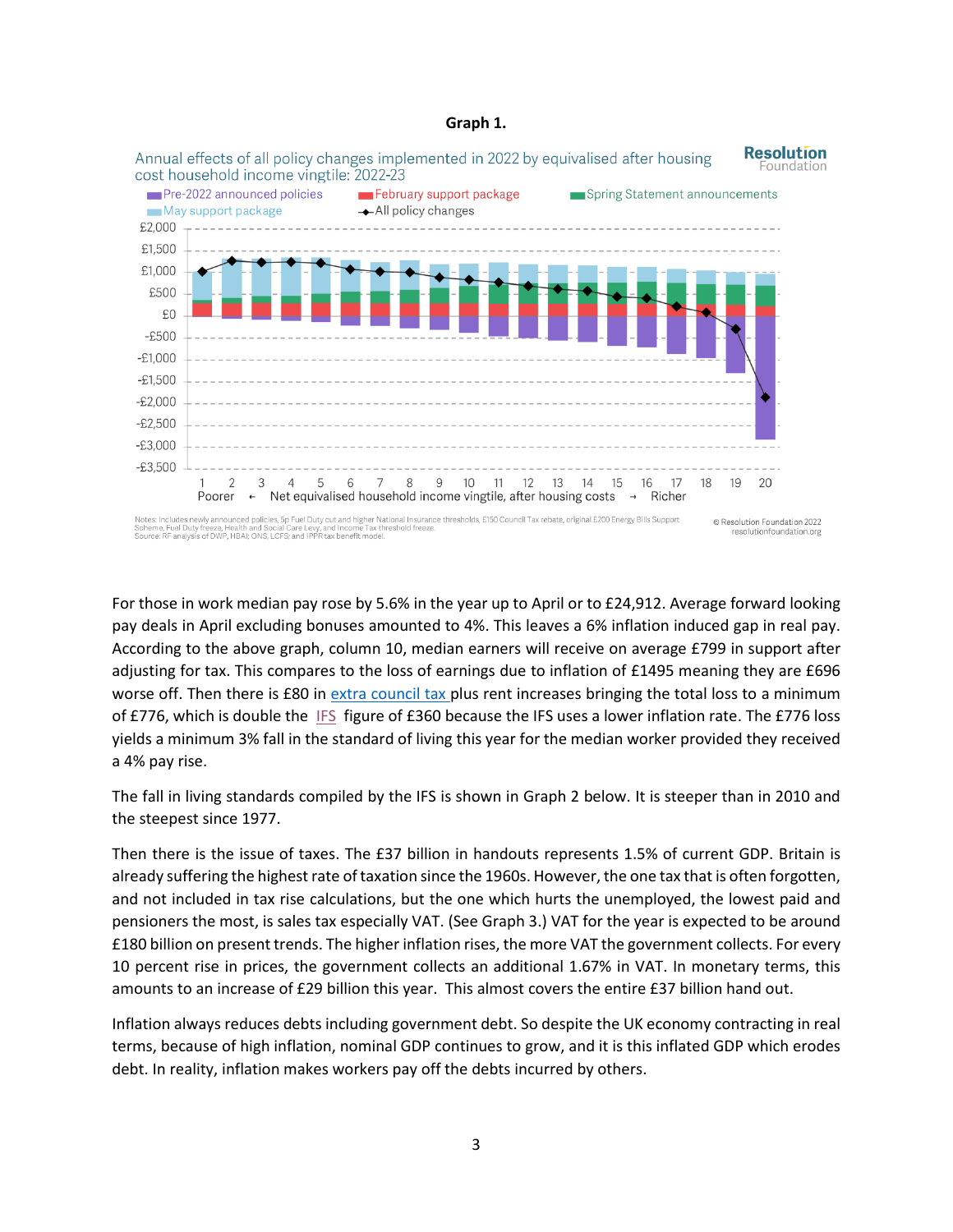



Source: ONS AWE and Historic AWE, OBR.

Note: Rates are for the year beginning April. Adjusted for inflation. Historical series is deflated by CIP with an adjustment for housing costs. Forecast is deflated by OBR's CPI forecast.

© Institute for Fiscal Studies

#### **Graph 3.**

## VAT and NICs have become more important sources of revenue



**[IFS DATA](https://ifs.org.uk/taxlab/key-questions/how-have-government-revenues-changed-over-time)**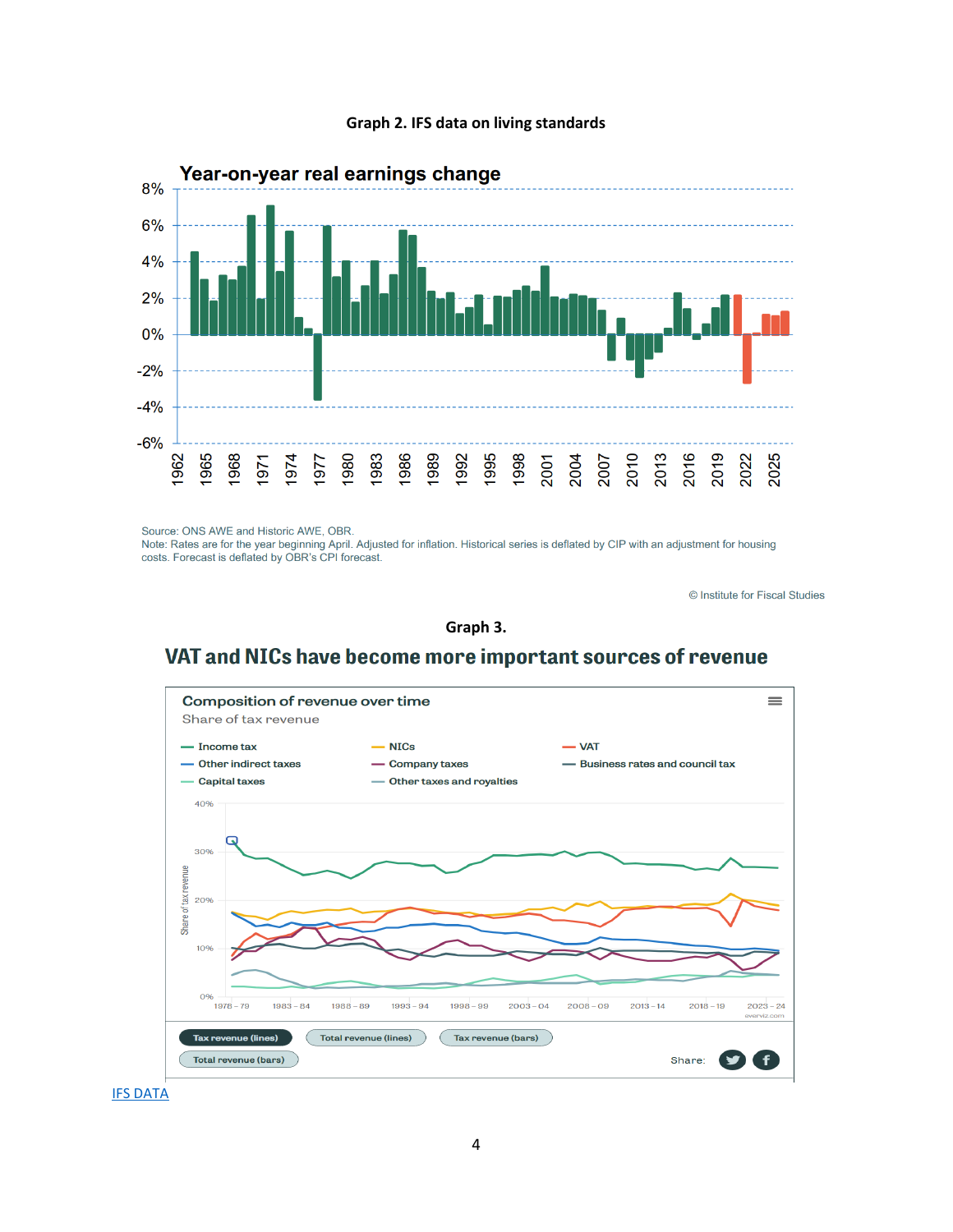To underline this disparity in taxation which redistributes from the poor to the rich, this regressive tax, I have produced the most current data in the Tables below taken from the Office of National Statistics.

| Government                | <b>April 2021</b> | <b>April 2022</b> | Difference in Es | Difference in % |
|---------------------------|-------------------|-------------------|------------------|-----------------|
| <b>Total Expenditure</b>  | £82.7 billion     | £76.0 billion     | -£6.7 billion    | $-10.0\%$       |
| Total Income              | \$60.3 billion    | £70.2 billion     | +£9.9 billion    | $+16.5%$        |
| <b>Total Personal Tax</b> | £44.7 billion     | £50.2 billion     | $+£5.5$ billion  | +12.0%          |

#### **Table 1.**

[ONS total income and spending](https://www.ons.gov.uk/economy/governmentpublicsectorandtaxes/publicsectorfinance/bulletins/publicsectorfinances/april2022)

Please note the fall of 10% in government expenditure. While the two years are not directly comparable because of Covid related spending in 2021, some adjustments can be made. In April 2021 furlough cost £3.2 billion for the month and test and trace another £1.8 billion. Together they amounted to £5 billion still below the £6.7 billion in savings on total expenditure. Taking inflation of 10% into account, government spending after these adjustments is still down 10% in real terms, thanks to the cuts in benefits and all the rest of the other hidden cuts in government spending. It is unlikely that the £37 billion in handouts, £3 billion of which already appears in the April 2022 figure, will make much of a difference.

And then there is taxation. As Table 2 shows, VAT, PAYE and N.I. are all up in real terms, Corporate Tax is down, so much for the squeeze on companies. And as **[Professor Prem](https://leftfootforward.org/2022/05/prof-prem-sikka-britains-cost-of-living-crisis-is-mostly-manufactured-by-government-policies/) Sikka points out, the worst is yet to** come: "*Regressive tax policies have further depleted people's purchasing power. The poorest 10% of households pay 47.6% of their income in direct and indirect taxes, compared to 33.5% by the richest 10%. In April 2023, the government imposed another £7.5bn worth of tax increases, which by 2025/26, will remove £40bn from household budgets."*

| <b>Type of Tax</b>        | <b>Billions</b> | Percentage |
|---------------------------|-----------------|------------|
| Increase in VAT           | £1.5 billions   | 12.3%      |
| Increase in PAYE          | £2.7 billions   | 18.3%      |
| Increase in N.I.          | £1.4 billions   | 11.4%      |
| Increase in Corporate tax | £0.2 billions   |            |

| . .<br>۰.<br>× | ۰. |
|----------------|----|
|----------------|----|

If profits represent legalized theft from the working class, then inflation represents a fraud on the working class designed to boost profits. We have seen how price rises have boosted the profits of the energy companies. For every person paying a higher price there is a seller receiving more money because of this. The same applies to taxation. Inflation, when rates of tax do not change, results in a surge of taxes filling the government's coffers.

#### **Zelensky happy that Johnson survived.**

Zelensky congratulated Johnson on surviving the vote of no confidence. Clearly it takes one clown to recognise another. No doubt when they next spoke, Zelensky would have told Johnson's his determination to hold on to office at any cost had strengthened his own resolve to hold onto the whole of Ukraine at any cost. Johnson was the first leader to visit Kyiv after Russia invaded the Ukraine. Johnson has been the de-facto NATO go-between. Less well known, but something I have pointed out to before, is that Johnson